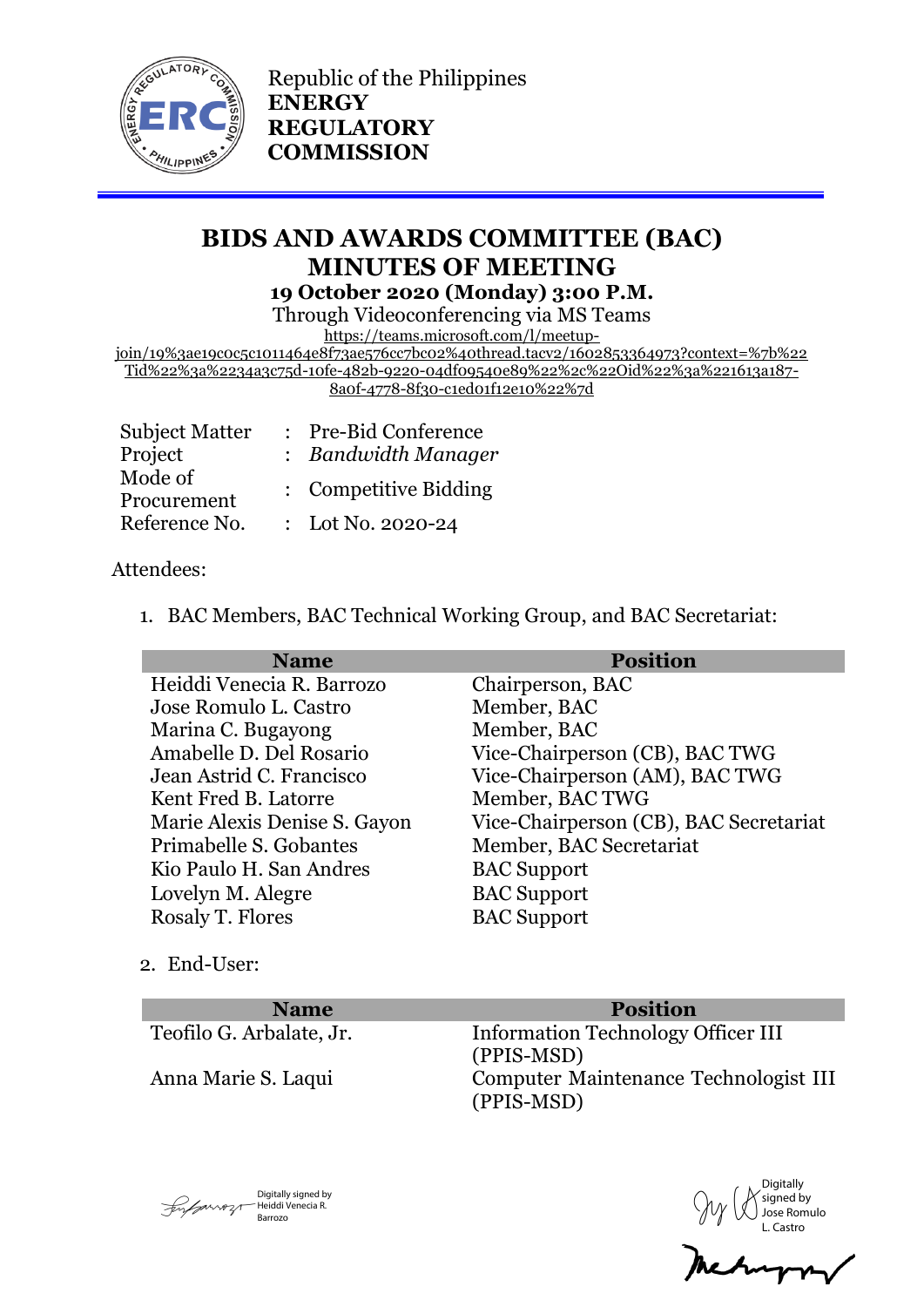3. Prospective Bidder:

| <b>Name</b>   | Company                       |
|---------------|-------------------------------|
| Marco Miranda | <b>Solutions Partner Inc.</b> |

## **I. Call to Order**

The Pre-Bid Conference for the *Procurement of Bandwidth Manager* with an Approved Budget for the Contract (ABC) of One Million Five Hundred Thousand Pesos (PhP1,500,000.00), was called to order at twenty three minutes past three o'clock in the afternoon (3:23 P.M.) through videoconferencing via MS Teams, with BAC Chairperson Heiddi Venecia R. Barrozo as the presiding officer.

## **II. Determination of Quorum**

The BAC Secretariat Vice-Chairperson (CB) Marie Alexis Denise S. Gayon Cuanan confirmed the presence of a quorum with the attendance of BAC Chairperson Barrozo and BAC Members, Atty. Marina C. Bugayong and Atty. Jose Romulo L. Castro.

After having established the required quorum, the BAC Secretariat Vice-Chairperson (CB) likewise acknowledged the presence of the BAC Technical Working Group (TWG), BAC Secretariat, BAC Support, as well as the representatives from the end-user and the prospective bidder. Invitations to observe the Pre-Bid Conference were sent to Bishops-Businessmen's Conference for Human Development (BBC), Commission on Audit (COA), Philippine Chamber of Commerce and Industry (PCCI), Procurement Watch Inc. (PWI), and Transparency Accountability Network (TAN). However, none of the invited observers attended the pre-bid conference despite such notice.

## **III. Proceedings**

BAC Chairperson Barrozo directed the BAC Secretariat Vice-Chairperson (CB) Gayon to show on screen the Terms of Reference (TOR) of the project and briefly went over the salient features thereof.

# **IV. Question and Answers**

**1. Mr. Marco Miranda** from Solutions Partner Inc. asked for a clarification regarding the provision on the Minimum Track Record under Item VI of the TOR which provides:

**Minutes of the Meeting: Pre-Bid Conference for the Procurement of** *Bandwidth Manager*

Digitally signed by Heiddi Venecia R. Barrozo

Digitally signed by Jose Romulo L. Castro

*2*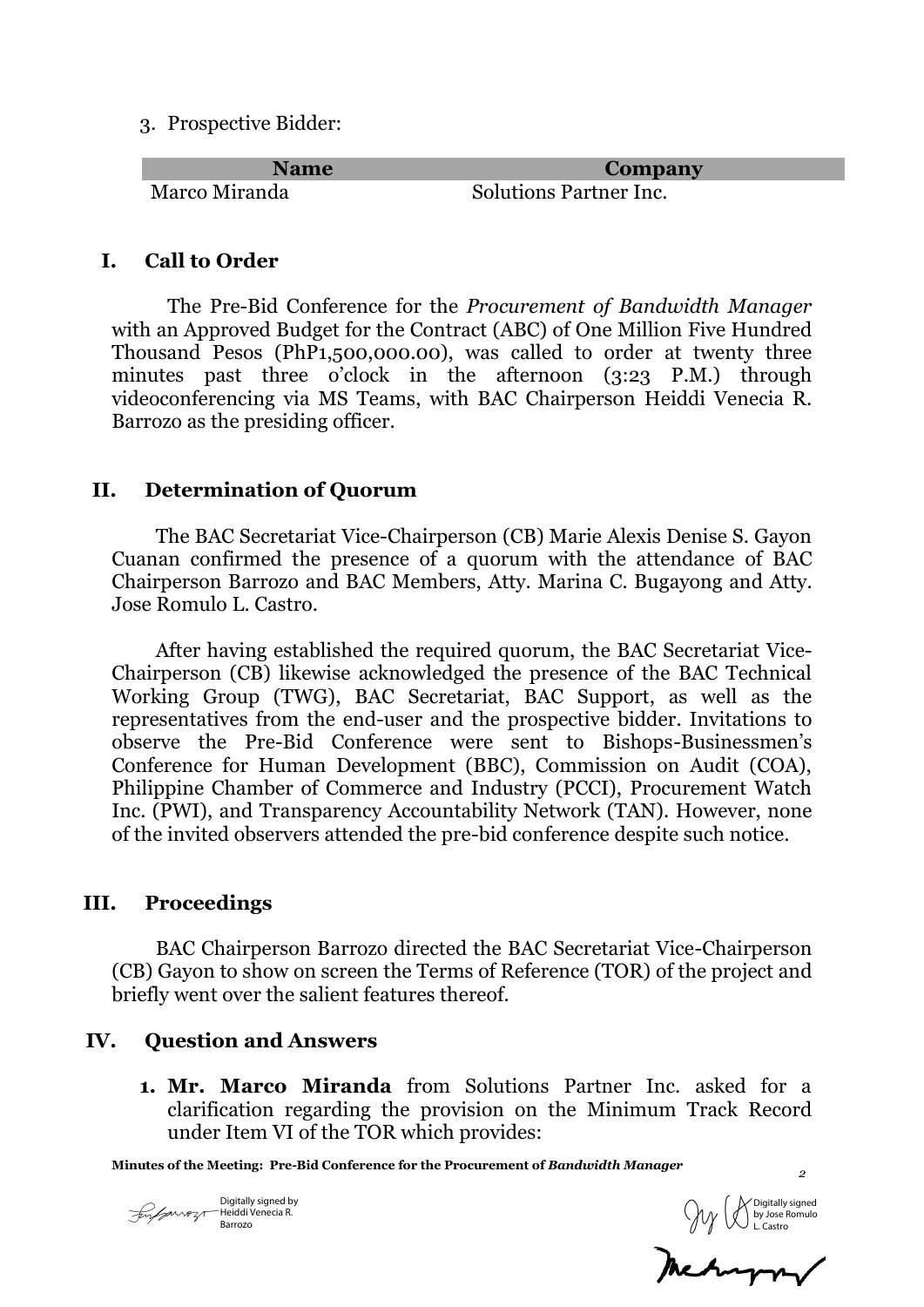#### **V. MINIMUM TRACK RECORD**

The ERC desires a Service Contractor who has completed, within the *within the last five (5) years* from the date of submission and receipt of bids, a single largest contract that is similar to the Contract to be bid. A similar contract must be a security contract the value of which must be at least fifty percent (50%) of the Approved Budget for the Contract (ABC).

He manifested that there is a difference on the number of years provided in the TOR, which stated five (5) years, as compared to the checklist attached or posted on the ERC website, which stated three (3) years.

- The BAC Chairperson clarified that considering that the ERC BAC already made use of the 6th edition of the PBD, the BAC no longer issued a checklist in excel format. The single largest contract should therefore refer to the period provided in the TOR which is five (5) years. She also manifested that there is a typographical error contained in the said TOR that shows "Security Contract" which actually refers to the "Bandwidth Manager".
- Mr. Miranda acknowledged the clarification and manifested that they will follow what is provided in the TOR.
- VI. Mr. Miranda asked for further clarification regarding the single largest contract. He explained that in their previous engagements, there are different brands or product names (i.e. Quality of Service and Load Balancing) being used but actually has the same functions as that of a Bandwidth Manager.
	- The BAC Chairperson said that the difference in the brand or product names vis-à-vis their functions would have to be evaluated by the BAC. She suggested to include in the bid submission an explanation showing that the previous engagements or projects of the bidder have functions as that of a Bandwidth Manager and provide relevant documents in support thereof.
- VII. Mr. Miranda asked for an extension on the delivery period given the current Covid-19 restrictions. He added that they will do their best to comply with the delivery period.
	- Mr. Teofilo G. Arbalate, Jr. from the PPIS answered that the delivery period indicated in the TOR presupposes COVID-19 conditions.

**Minutes of the Meeting: Pre-Bid Conference for the Procurement of** *Bandwidth Manager*

Digitally signed by Heiddi Venecia R. Barrozo



*3*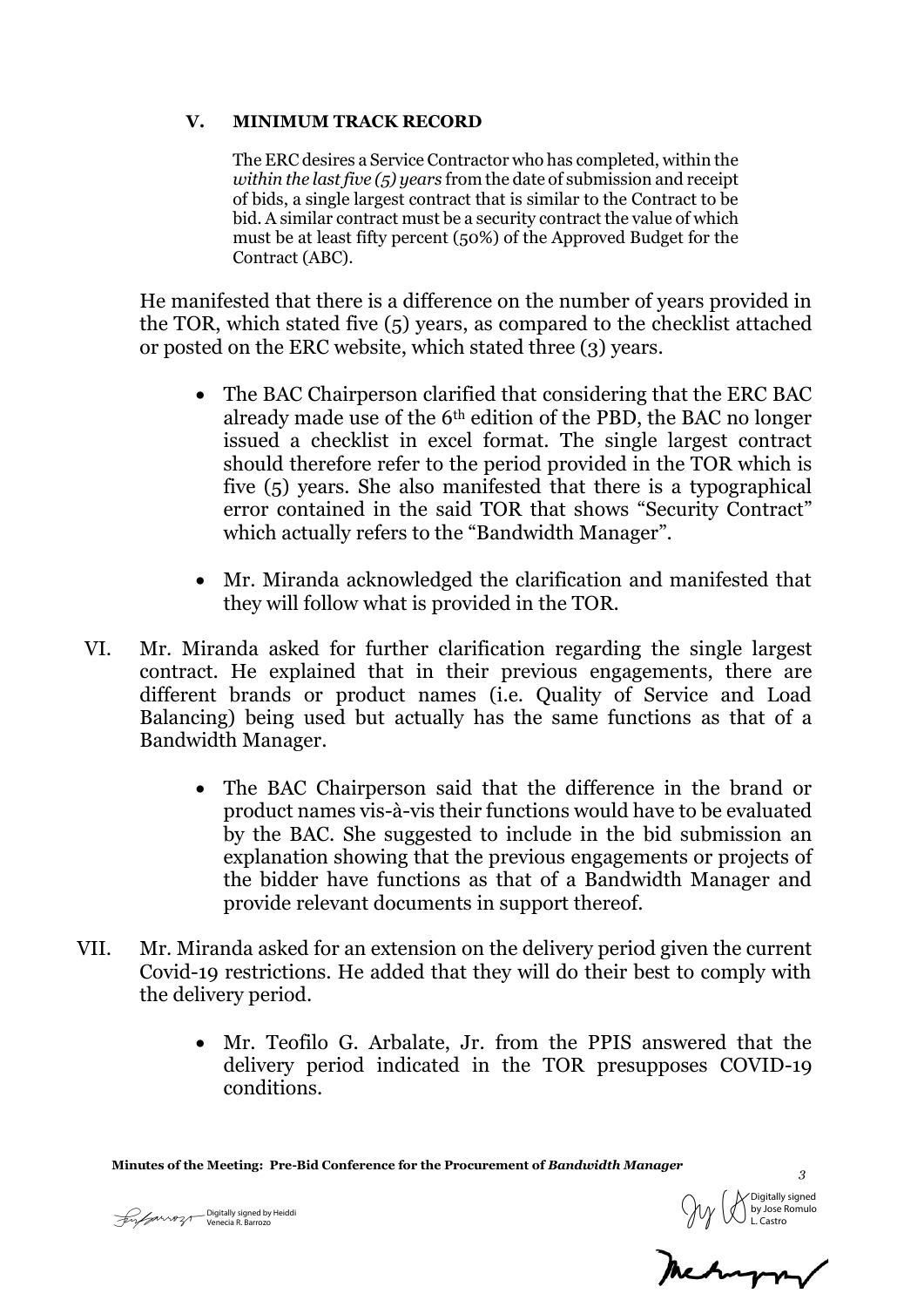- The BAC Chairperson asked and clarified from the end-user whether it is amenable to the request of the prospective bidder for an extension of the delivery period considering the Covid-19 restrictions. She added that the same will also guide the BAC on whether to issue the necessary bid bulletin.
- Mr. Arbalate manifested that the end-user will just provide data or information in relation to the delivery period to guide the BAC and other prospective bidders who may want to participate in the procurement process.

The BAC Chairperson manifested that the Deadline for Submission and Receipt of Bids is on 02 November 2020 at twelve noon (12:00 P.M.); the Opening of Bids is on the same date at three o'clock in the afternoon (3:00 P.M.); and the Bid Evaluation is also on the same date at four o'clock in the afternoon (4:00 P.M.). She further manifested that the submission of bids, through a sealed envelope, will be done physically and that the prospective bidders have the option of joining or observing the opening of bids physically or remotely through online.

*(The remainder of this page was intentionally left blank)*

**Minutes of the Meeting: Pre-Bid Conference for the Procurement of** *Bandwidth Manager*

Digitally signed by **Support Contained Structure Contained Structure** Contained By Support Of Digitally signed by L. Castro<br>Digitally signed by L. Castro

*4*